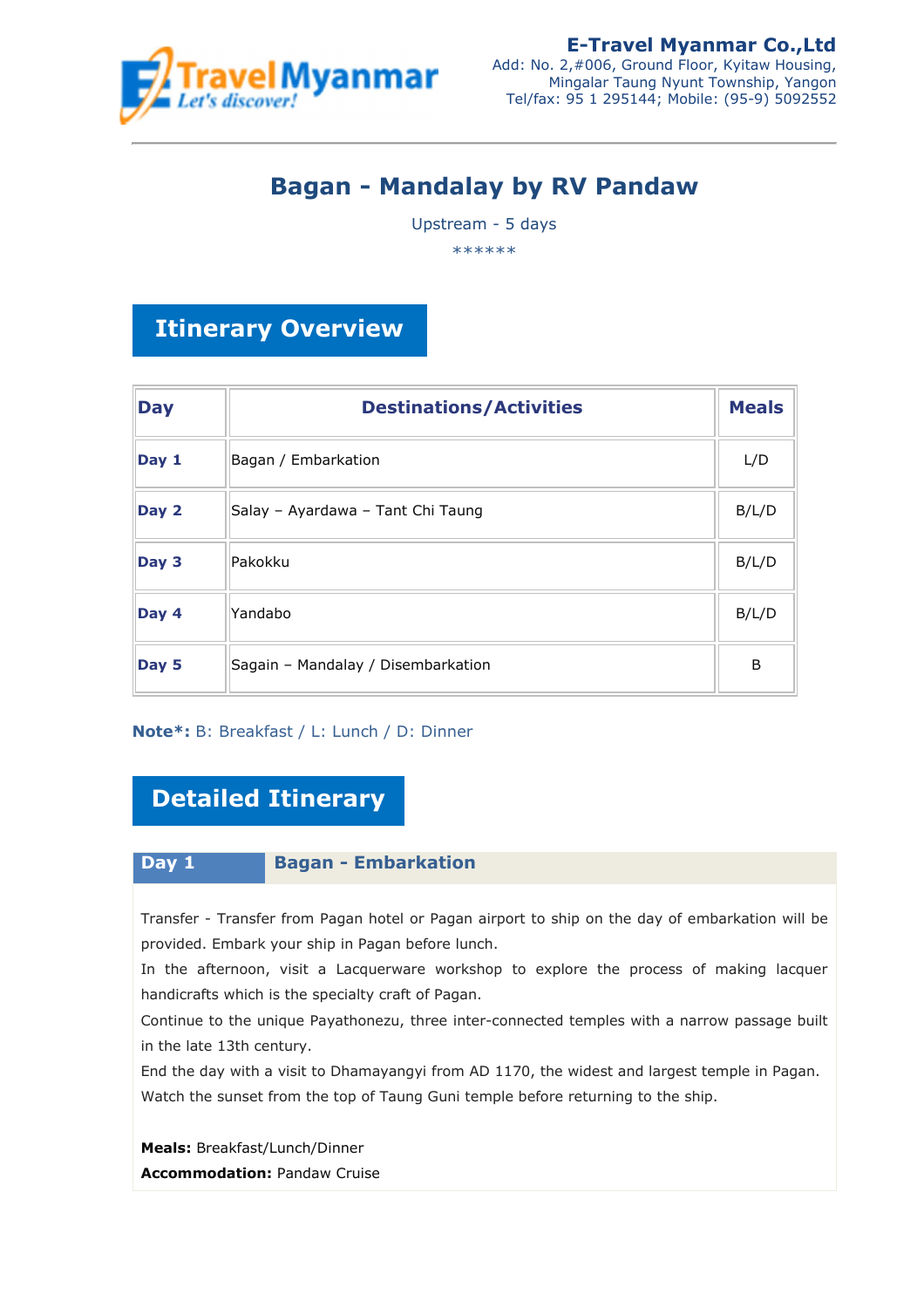

## **Day 2 Salay – Ayardaw – Tan Chi Taung**

Set sail early morning to Salay, a small town which was once a bustling trading port, now a sleepy village filled with colonial architectural treasures and timeless teak monasteries.

Walk to Yoke-Sone Kyaung, the best-known teak carved monastery in Burma, stopping at Salay House on return.

Sail upriver to the Ayardaw charity clinic supported by Pandaw then drive up the winding road of the Tant-Chi-Taung mountain to visit the hill-top stupa.

Late afternoon, watch the traditional paper-mache elephant dance performed by the villagers from Tant-Chi.

Moor overnight near Nyaung U.

**Meals:** Breakfast/Lunch/Dinner **Accommodation:** Pandaw Cruise

#### **Day 3 Pakokku**

Explore Pakokku, experiencing the local market and town centre by Tuk Tuk.

Pakkoku is a city of about 100,000 inhabitants located 30 km from Bagan. Main produce are tobacco, cotton, peanuts, Thanatkha (traditional make-up and sun lotion) and textiles. Visit Pakokku's main market by Tuk Tuk.

Stop at a cheroot workshop and discover how traditional cheroot cigars are made. Moor overnight at Aung Pan Chaung near the Chindwin confluence.

**Meals:** Breakfast/Lunch/Dinner **Accommodation: Pandaw Cruise** 

#### **Day 4 Yandabo**

Explore Yandabo village, famous for its production of terracotta pottery from the river bank clay. This village is well-known as the place where the first Anglo-Burmese war ended by the peace treaty signed in 1826. Morning walking tour and a visit to a pottery workshop to see first-hand the production process. This is a hands-on experience which you are welcome to try. Visit the Pandaw supported Yandabo School (if no school holidays).

Afternoon sailing and moor overnight at Pauk-taw Pauk-myaing village near Ava.

**Meals:** Breakfast/Lunch/Dinner **Accommodation:** Pandaw Cruise